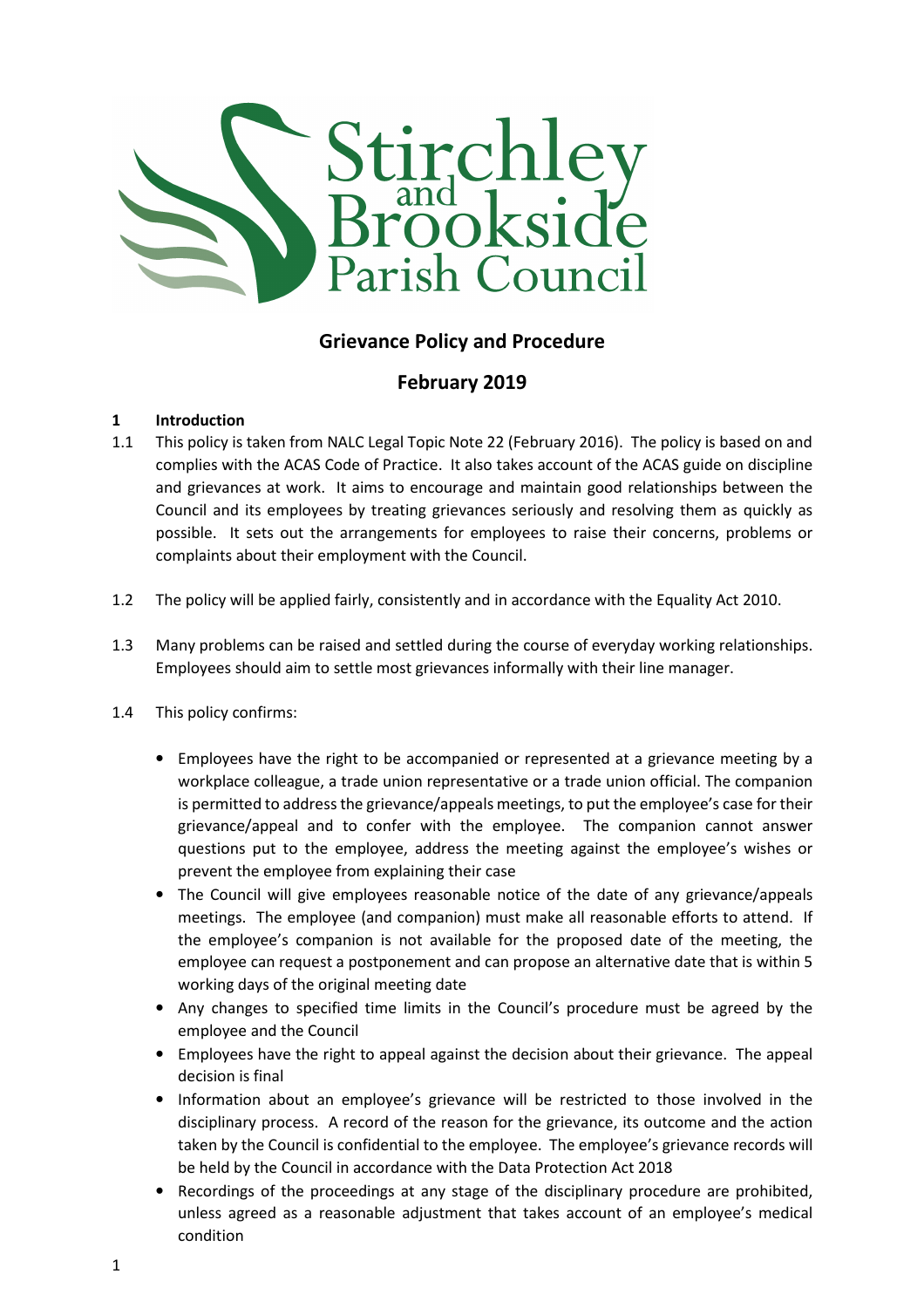- If an employee who is already subject to the Council's disciplinary procedure, raises a grievance, the grievance will normally be heard after the completion of the disciplinary procedure
- If a grievance is not upheld, no disciplinary action will be taken against an employee if they raised the grievance in good faith

## 2 Mediation

The Council many consider mediation at any stage of the grievance procedure where appropriate (for example where there have been communication breakdowns or allegations of bullying or harassment). Mediation is a dispute resolution process that requires the Council's and the employee's consent.

#### 3 Informal Grievance Procedure

The Council and its employees benefit if grievances are resolved informally and as quickly as possible. AS soon as a problem arises, the employee should raise it with their manager to see if an informal solution is possible. Both should try to resolve the matter at this stage. If the employee does not want to discuss the grievance with their manager (for example, because it concerns the manager), the employee should contact the Chair of the Personnel subcommittee or, if appropriate, another member of the Personnel subcommittee.

#### 4 Formal Grievance Procedure

- 4.1 If it is not possible to resolve the grievance informally, the employee may submit a formal grievance. This should be submitted in writing to the Chair of the Personnel subcommittee.
- 4.2 The Personnel subcommittee will appoint a panel of 3 members to investigate the grievance. The panel will appoint a Chair. No councillor with direct involvement in the matter, or who is a member of the Appeals subcommittee shall be appointed to the panel.

#### 5 Investigation

The panel will investigate the matter before the grievance meeting which may include interviewing others (e.g. employees, councillors or members of the public).

#### 6 Notification

Within 5 working days of the Council receiving the employee's grievance, the employee will be asked, in writing, to attend a grievance meeting. The letter will include the following:

- The name of the Chair and other members
- A summary of the employee's grievance based on their written submission
- The date, time and place for the meeting. The employee will be given reasonable notice of the meeting which will be within 10 working days of when the Council received the grievance.
- The employee's rights to be accompanied by a workplace colleague, a trade union representative or a trade union official
- A copy of the Council's grievance policy
- Confirmation that, if necessary, witnesses may attend on the employee's behalf and that the employee should provide the names of their witnesses at least 5 working days before the meeting
- Confirmation that the employee will provide the Council with any supporting evidence at least 5 working days before the meeting.